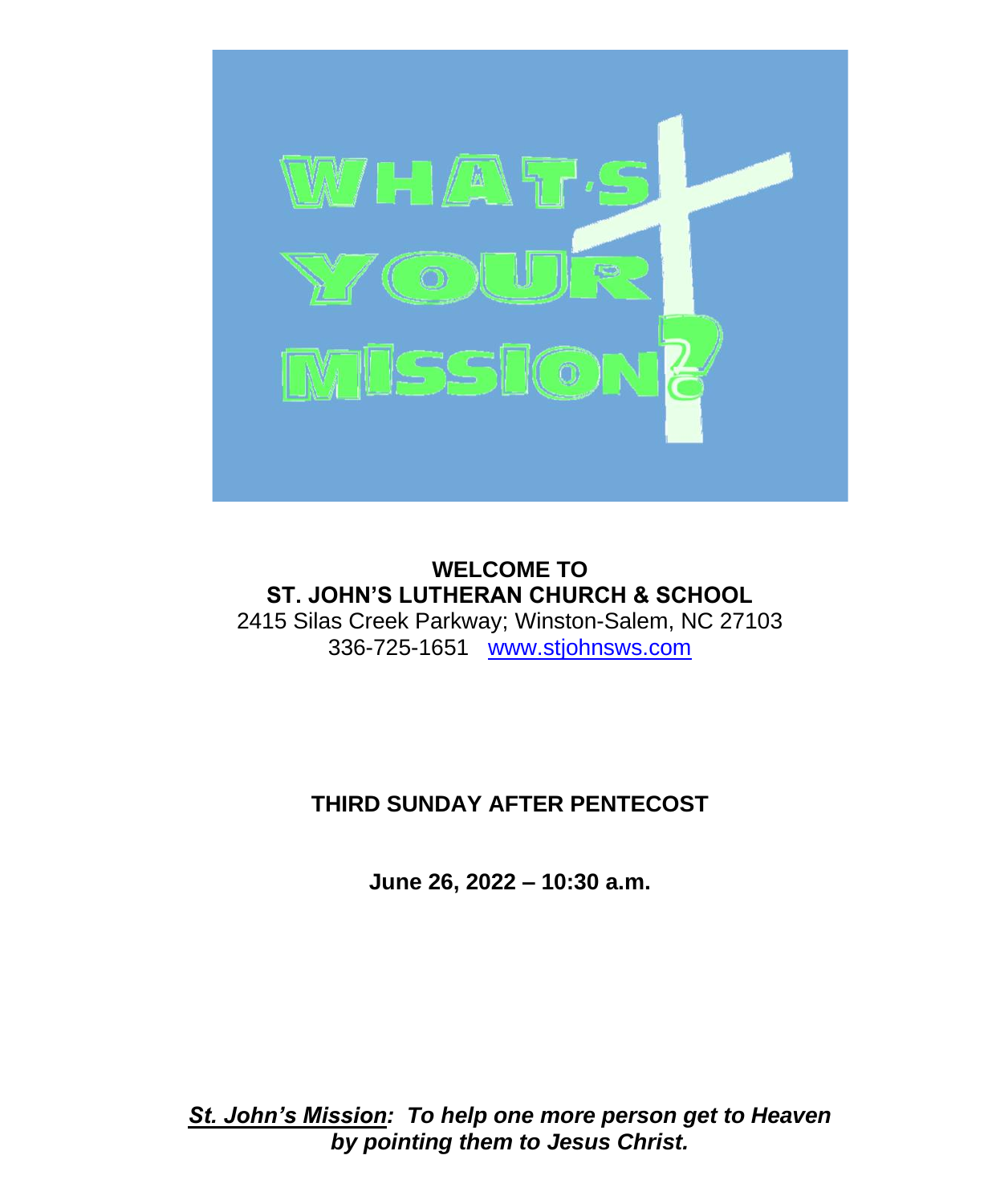## **Prelude: "Jesu, Joy of Man's Desiring"** J.S. Bach

*Welcome*

We are delighted to have you with us as we celebrate God's love for us in Jesus! If you have any questions or needs please feel free to ask an usher, Pastor Tom, or anyone here at St. John's.

## *As We Worship*

**Prepare** for worship in stillness and prayer. **Enjoy** worship by lifting your voice and heart to God. **Close** worship by enjoying the fellowship of one another. **After** worship, the service begins! Go out and serve the Lord in all areas of life!

*"I urge you, in view of God's mercy to you, present yourselves as living sacrifices to God, this is your spiritual act of worship." — Romans 12:1 Please silence all devices. If at any point you need to or prefer to sit, please feel free to do so.*

*(Please Rise)*

# **Opening Hymn: #829 "Christ the Eternal Lord"**

# **Confession and Absolution**

- P: In the name of the Father and of the **†** Son and of the Holy Spirit.
- **C: Amen.**
- P: Father, in Your love, You gave Your Son, Jesus, to the whole world e Lived, suffered, died and rose for all people.
- **C: God, You have asked us to take the Good News to everyone. You have chosen us to be Your messengers. I confess that I often ignore our hurting world. Lord, so many die, each day, without a saving relationship with Christ. I am often guilty of letting them go with hardly a thought. Father, I confess that I am frequently more concerned with myself and my earthly wants. I confess that I am afraid to speak about Jesus. I don't know what to do. I don't know what to say or where to begin. Father, forgive my lack of love and concern for the lost. Forgive my selfishness. Forgive my fear. Forgive all my sins, for Jesus' sake. By Your Holy Spirit use me to bring the saving Gospel to the lost, both at home and around the world.**
- P: Upon this your confession, I, as a called and ordained servant of the Word, announce the grace of God unto you, and in the place, and by the command of our Lord Jesus Christ, I forgive you all your sins; in the name of the Father, and of the **†** Son, and of the Holy Spirit.

# **C: Amen.**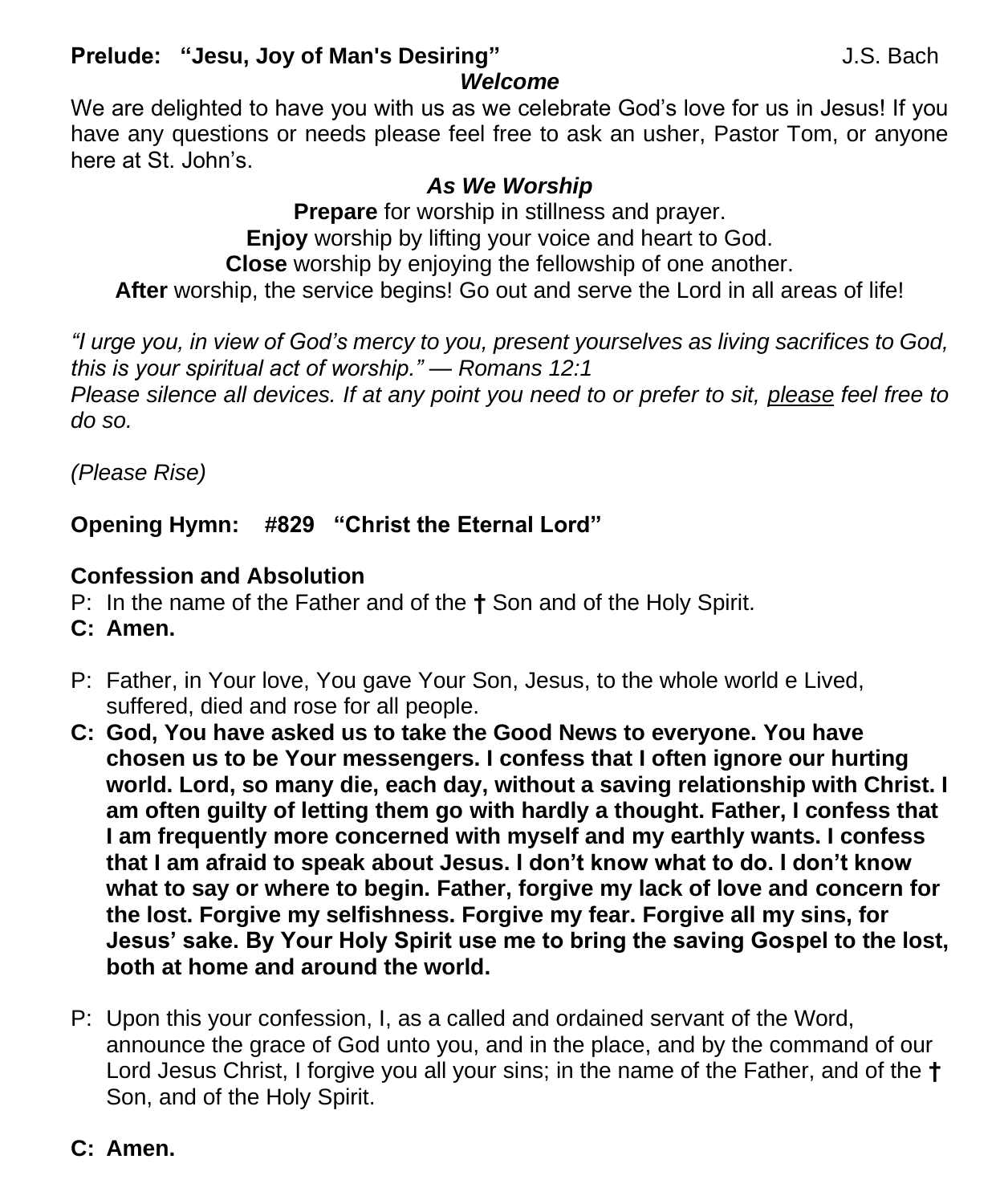## **First Lesson: Ezekiel 33:7-11**

- **7** "So you, son of man: I have made you a watchman for the house of Israel; therefore you shall hear a word from My mouth and warn them for Me. **<sup>8</sup>** When I say to the wicked, 'O wicked *man,* you shall surely die!' and you do not speak to warn the wicked from his way, that wicked *man* shall die in his iniquity; but his blood I will require at your hand. **<sup>9</sup>** Nevertheless if you warn the wicked to turn from his way, and he does not turn from his way, he shall die in his iniquity; but you have [\[a\]](https://www.biblegateway.com/passage/?search=Ezekiel+33%3A7-11&version=NKJV#fen-NKJV-21290a)delivered your soul.
- **<sup>10</sup>** "Therefore you, O son of man, say to the house of Israel: 'Thus you say, "If our transgressions and our sins *lie* upon us, and we pine<sup>[\[b\]](https://www.biblegateway.com/passage/?search=Ezekiel+33%3A7-11&version=NKJV#fen-NKJV-21291b)</sup> away in them, how can we then live?" ' **<sup>11</sup>** Say to them: '*As* I live,' says the Lord God, 'I have no pleasure in the death of the wicked, but that the wicked turn from his way and live. Turn, turn from your evil ways! For why should you die, O house of Israel?'
- L: This is the Word of the Lord
- **C: Thanks be to God.**

## **Second Lesson: 2 Peter 3:3-9**

**<sup>3</sup>** knowing this first: that scoffers will come in the last days, walking according to their own lusts, **<sup>4</sup>** and saying, "Where is the promise of His coming? For since the fathers fell asleep, all things continue as *they were* from the beginning of creation." **<sup>5</sup>** For this they willfully forget: that by the word of God the heavens were of old, and the earth standing out of water and in the water, **<sup>6</sup>** by which the world *that* then existed perished, being flooded with water. **<sup>7</sup>** But the heavens and the earth *which* are now preserved by the same word, are reserved for fire until the day of judgment and **a** perdition of ungodly men.

**<sup>8</sup>** But, beloved, do not forget this one thing, that with the Lord one day *is* as a thousand years, and a thousand years as one day. **<sup>9</sup>** The Lord is not slack concerning *His* promise, as some count slackness, but is longsuffering toward [\[b\]](https://www.biblegateway.com/passage/?search=2+peter+3%3A3-9&version=NKJV#fen-NKJV-30532b)us, not willing that any should perish but that all should come to repentance.

L: This is the Word of the Lord

# **C: Thanks be to God.**

*(Please Rise)*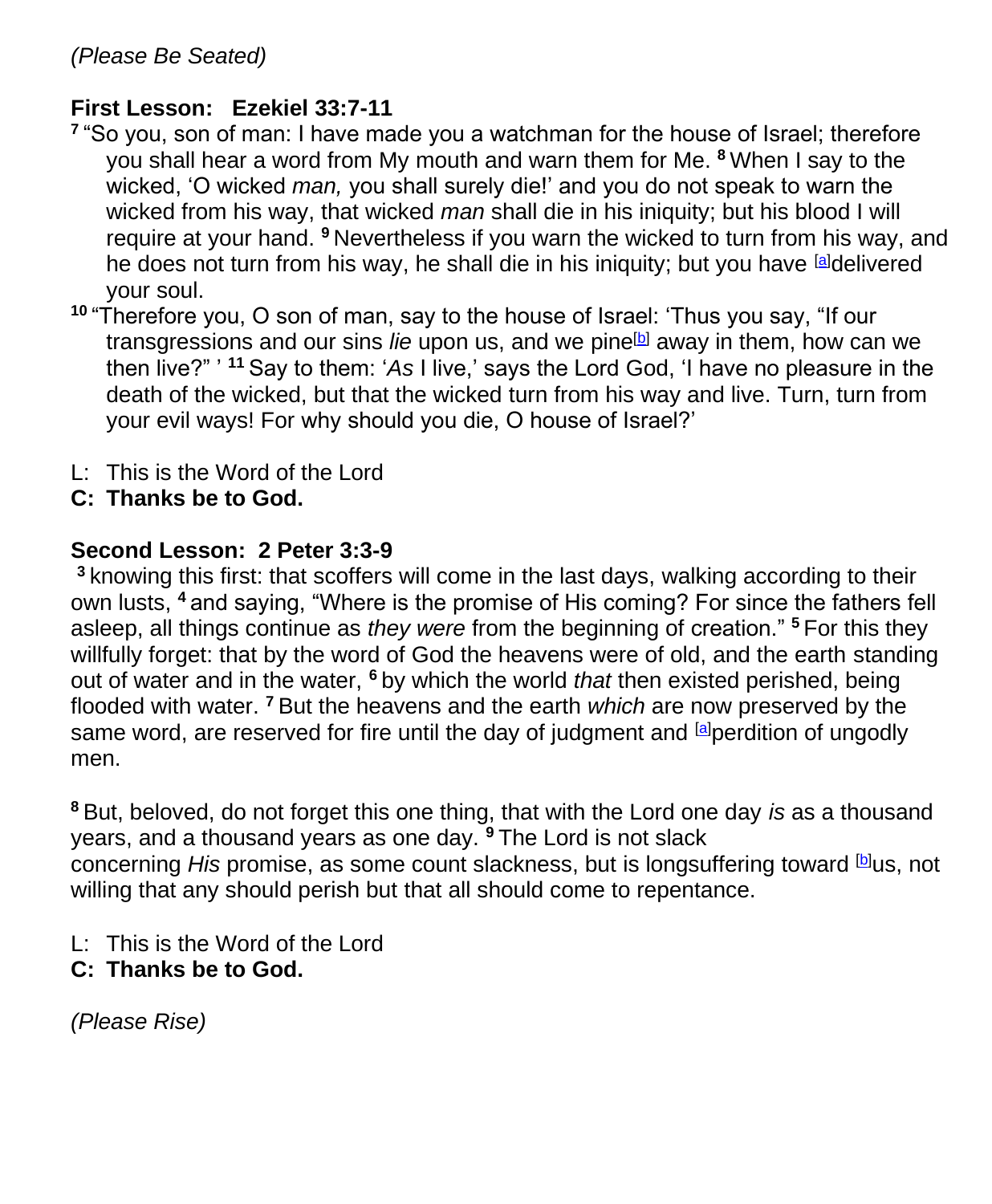## **Holy Gospel: Luke 19:1-10**

P: The Holy Gospel according to St. Luke, the 8<sup>th</sup> chapter.

**C: Glory to You, O Lord.**

Then *Jesus* entered and passed through Jericho. **<sup>2</sup>** Now behold, *there was* a man named Zacchaeus who was a chief tax collector, and he was rich. **<sup>3</sup>** And he sought to see who Jesus was, but could not because of the crowd, for he was of short stature. **<sup>4</sup>** So he ran ahead and climbed up into a sycamore tree to see Him, for He was going to pass that *way.* **<sup>5</sup>** And when Jesus came to the place, He looked up [\[a\]](https://www.biblegateway.com/passage/?search=Luke+19%3A1-10&version=NKJV#fen-NKJV-25737a)and saw him, and said to him, "Zacchaeus, **D**make haste and come down, for today I must stay at your house." <sup>6</sup> So he **c** made haste and came down, and received Him joyfully. <sup>7</sup> But when they saw *it*, they all **d**complained, saying, "He has gone to be a guest with a man who is a sinner."

**<sup>8</sup>** Then Zacchaeus stood and said to the Lord, "Look, Lord, I give half of my goods to the poor; and if I have taken anything from anyone by false accusation, I restore fourfold."

**<sup>9</sup>** And Jesus said to him, "Today salvation has come to this house, because he also is a son of Abraham; **<sup>10</sup>** for the Son of Man has come to seek and to save that which was lost."

- P: This is the Gospel of the Lord.
- **C: Praise to You, O Christ.**

### **Apostles' Creed**

**I believe in God, the Father Almighty, maker of heaven and earth.**

**And in Jesus Christ, His only Son, our Lord, who was conceived by the Holy Spirit, born of the virgin Mary, suffered under Pontius Pilate, was crucified, died and was buried. He descended into hell. The third day He rose again from the dead. He ascended into heaven and sits at the right hand of God the Father Almighty. From thence He will come to judge the living and the dead.**

**I believe in the Holy Spirit, the holy Christian Church, the communion of saints, the forgiveness of sins, the resurrection of the body, and the life † everlasting. Amen.**

*(Please be seated)*

### **Children's Message**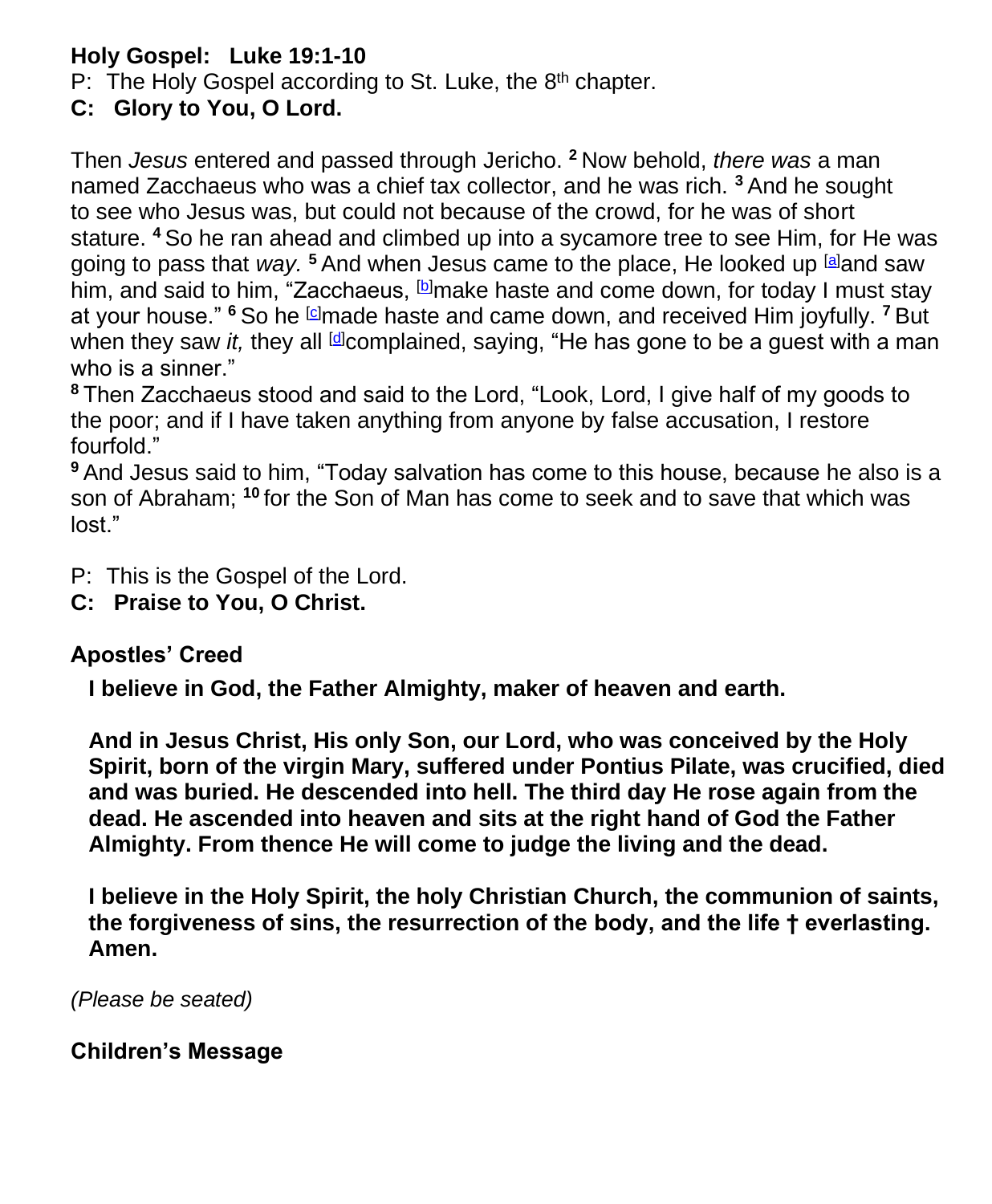**Hymn of the Day: #833 "Listen, God is Calling"**

**Sermon: "What's Your Mission?**

#### **Anthem: "The Gift of Love"** set by Hal Hopson

**Offering Plates** are in the back of the church on the tables and as you come forward for communion. **Please remember to sign the attendance pad.**

**Offer Unto the Lord!** The Bible gives these guidelines on our financial giving:

- *1) "First Fruits": i.e. Set aside a portion for God FIRST. He gets the best, not the leftovers.*
- *2) "Portion/Percentage giving": Give to God a percentage of our gross income; the Old Testament "tithe" was 10%; certainly "this side" of the cross we should be just as motivated, or more so, than the Old Testament believers!*
- *3) "God's Blessings": God promises if we are faithful in our giving, He will pour out blessing/abundance to us overflowing!*

#### **TODAY WE CELEBRATE THE LORD'S SUPPER.**

**St. Paul wrote, "Let a man examine himself, and so let him eat of the bread and drink of the cup". Ask yourself: Am I sorry for my sins? Do I believe that Jesus died for my sins? Am I resolved, by the work of the Holy Spirit, to use the power of Christ which is offered in this Sacrament, to amend my sinful life? St. Paul also wrote, "He who eats and drinks, eats and drinks judgment to himself, if he does not judge the body rightly". Do you believe that you receive the TRUE/REAL BODY AND BLOOD of Christ in, under and with the bread and wine for the full pardon of sins? (Please use pages 329-330 in the front of your hymn book to examine yourself.) Children are invited forward to receive a blessing.**

**Please take a moment to sign the attendance pad in your pew.**

**† Service of the Sacrament †**

*(Please Rise)*

### **Lord's Prayer**

**Our Father who art in heaven, hallowed be Thy name, Thy kingdom come, Thy will be done on earth as it is in heaven; give us this day our daily bread; and forgive us our trespasses as we forgive those who trespass against us; and lead us not into temptation, but deliver us from evil. For Thine is the kingdom and the power and the glory forever and ever. Amen.**

**Words of Institution**

**Communion Distribution by Continuous Line**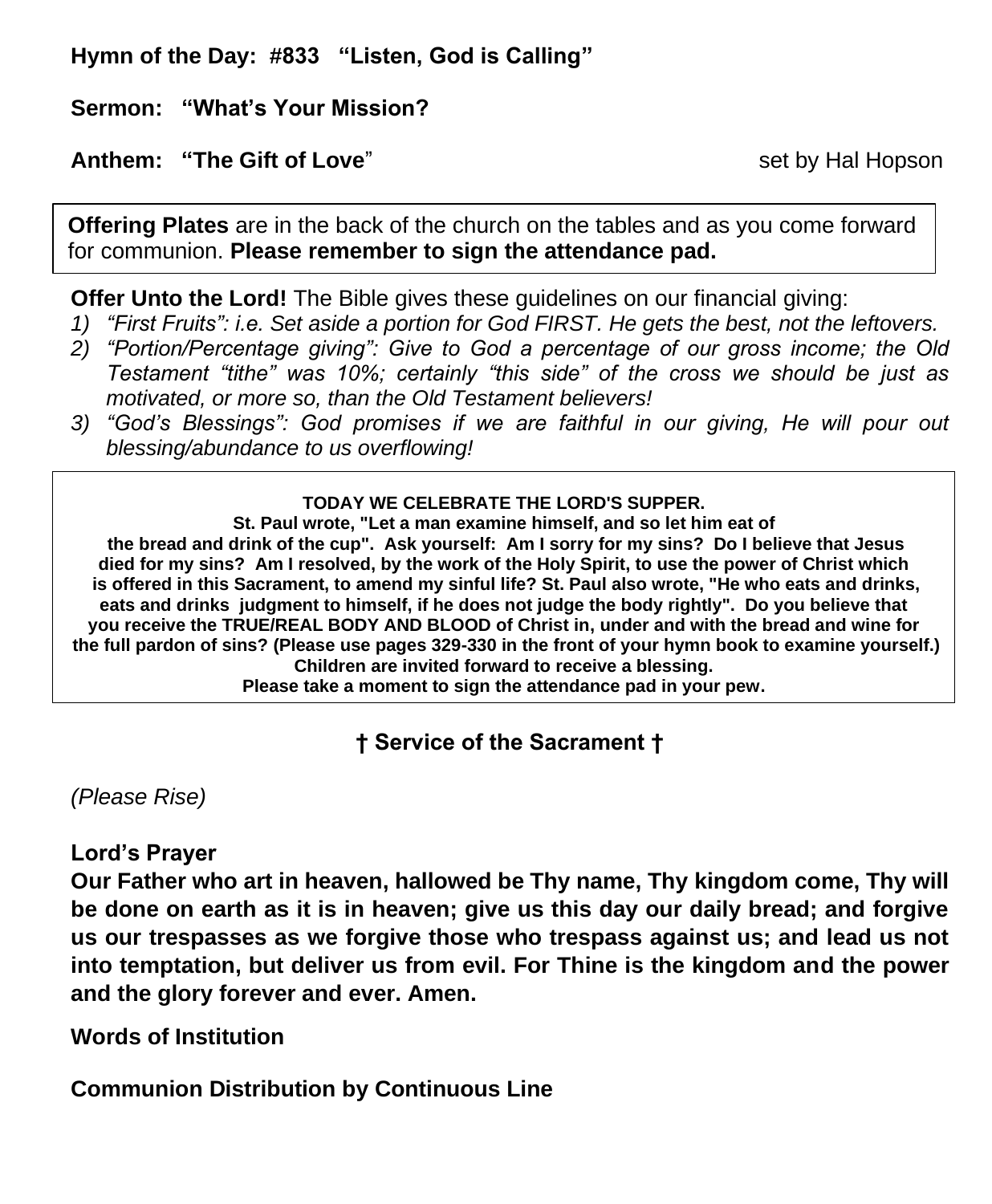*(Be Seated)*

### **Post-Communion Collect**

P: Let us pray.

We give thanks to You, almighty God, that You have refreshed us through this salutary gift, and we implore You that of Your mercy You would strengthen us through the same in faith toward You and in fervent love toward one another; through Jesus Christ, Your Son, our Lord, who lives and reigns with You and the Holy Spirit, one God, now and forever.

**C: Amen**

## **Benediction**

P: The Lord bless you and keep you. The Lord make His face shine on you and be gracious to you. The Lord look upon you with favor and **†** give you peace.

**C: Amen**

**Closing Hymn: #835 "On Galilee's High Mountain"** 

**Postlude: "Praise God, You Christians"** Johann Gottfried Walther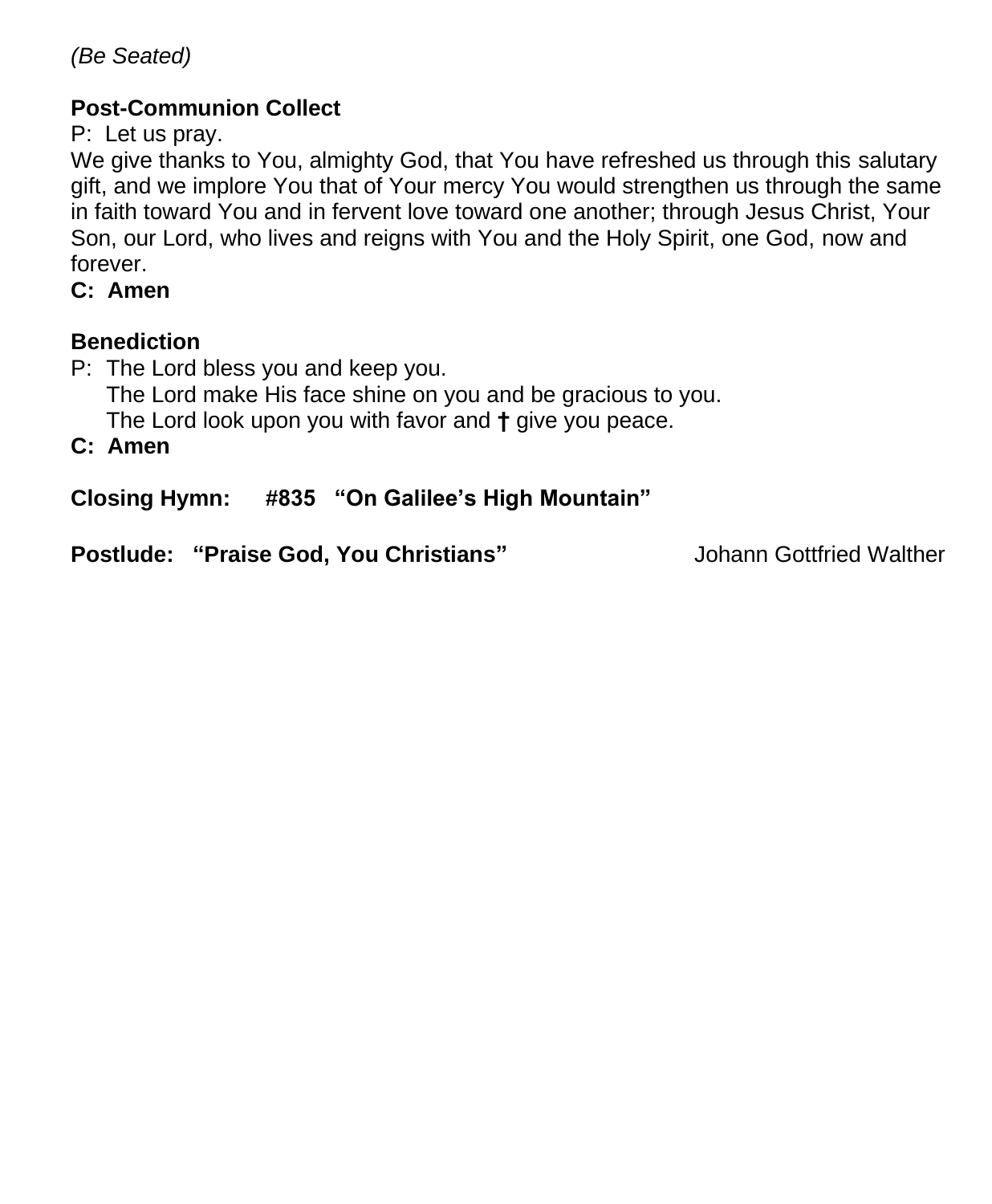**Worship Assistants: 8:30am –** Bill Thorpe**; 10:30am –** Mark Meier

**Lector: 8:30am –** Jackie Downey**; 10:30am –** Beth Fordham-Meier

**Altar Flowers** are given for the Glory of God.

**Altar Guild for June:** Gayle Barcio, Karin Lennon

**Crisis Control Item of the month – July – Toilet Tissue** If you would like to donate food to Crisis Control, please drop the food off in the basket in the back of the church. – **98 lbs. was collected for the month of June. Thank you for your donations!**